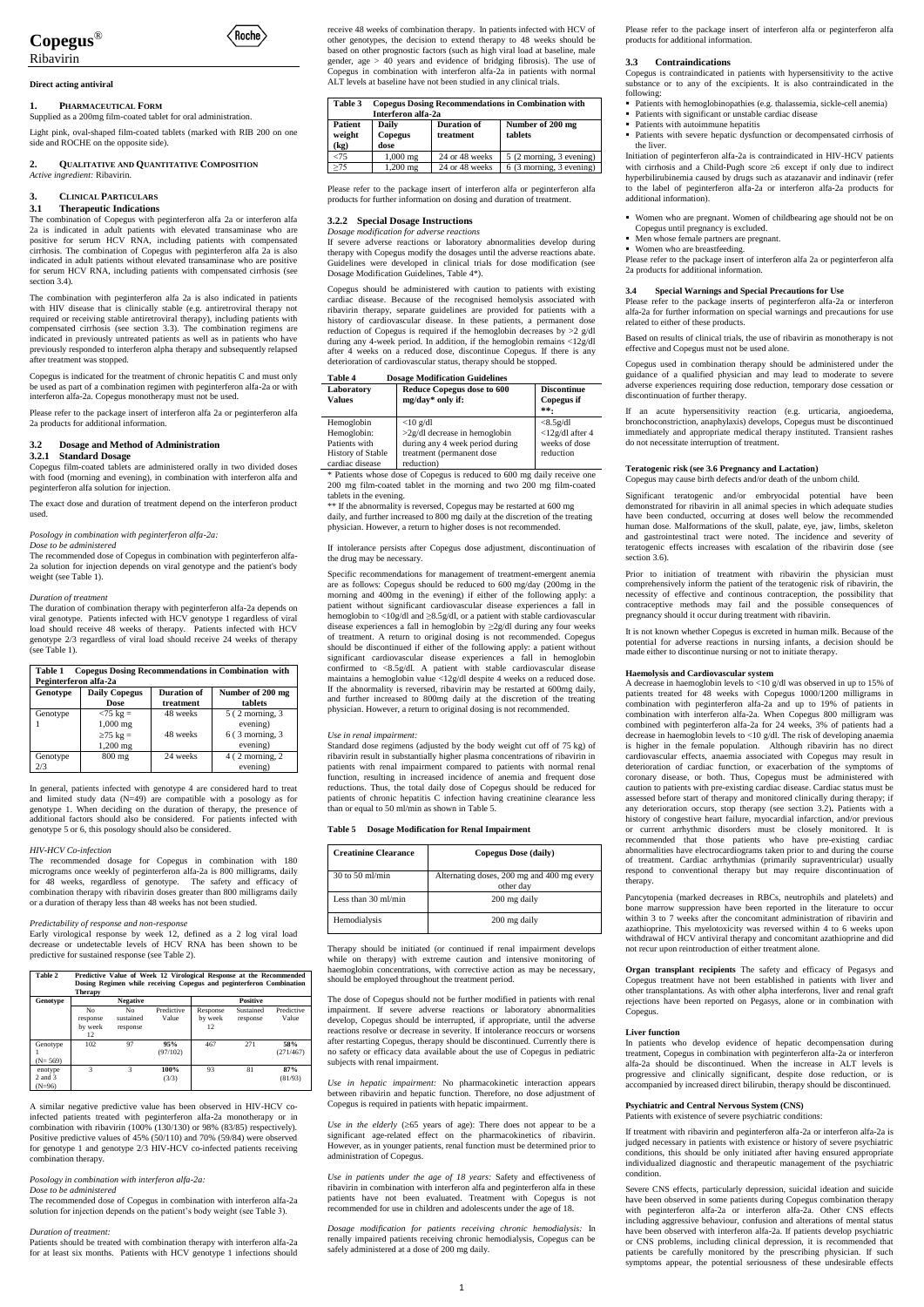must be borne in mind by the prescribing physician. If symptoms persist or worsen, discontinue both Copegus and peginterferon alfa-2a or interferon alfa-2a.

#### **Renal**

The pharmacokinetics of ribavirin are altered in patients with renal dysfunction due to reduction of apparent clearance in these patients (see section 3.2.2 and 4.2.5). It is recommended that renal function be evaluated in all patients prior to initiation of Copegus. Based on pharmacokinetic modelling and simulation, dose adjustments are recommended in patients with significant renal impairment (see section 3.2.2). Patients with moderate or severe renal impairment (creatinine clearance ≤50 mL/min) not receiving chronic hemodialysis did not tolerate 600 mg and 400 mg daily doses of Copegus, respectively and exhibited higher ribavirin plasma exposures compared to patients with normal renal function (creatinine clearance >80 mL/min) receiving the standard dose of Copegus (see section 3.2.2 and section 4.2.2).

In a study of patients with end-stage renal disease (ESRD) receiving chronic hemodialysis, most of whom received hematopoietic growth factors, Copegus was safely administered at a dose of 200 mg daily. In this study, ESRD patients receiving chronic hemodialysis who were administered a 200 mg daily dose exhibited ribavirin plasma exposures that were approximately 20% lower compared to patients with normal renal function receiving the standard 1000/1200 mg Copegus daily dose (see section 3.2.2 and section 4.2.2).

Patients with creatinine clearance less than or equal to 50 mL/min receiving Copegus should be carefully monitored.

Please refer to the package insert of interferon alfa or peginterferon alfa products for additional information.

#### **HIV/HCV Co-infection**

Chronic hepatitis C patients co-infected with HIV and receiving Highly Active Anti-Retroviral Therapy (HAART) may be at increased risk of serious adverse effects (e.g. lactic acidosis; peripheral neuropathy; pancreatitis). Co-infected patients with advanced cirrhosis receiving HAART may also be at increased risk of hepatic decompensation and possibly death if treated with Copegus in combination with interferons. Baseline variables in co-infected cirrhotic patients that may be associated with hepatic decompensation include: increased serum bilirubin, decreased haemoglobin, increased alkaline phosphatase or decreased platelet count and treatment with didanosine (ddl). Caution should therefore be exercised when adding peginterferon alfa-2a and Copegus to HAART therapy (see section 3.5). Co-infected patients should be closely monitored, assessing their Child-Pugh score during treatment and should be immediately discontinued if they progress to a Child-Pugh score of 7 or greater.

Patients treated with Copegus and alpha interferon (standard and pegylated) combination therapy and zidovudine could be at increased risk of developing anaemia.

# **Laboratory Tests**

Standard hematologic tests and blood chemistries: complete blood count (CBC) and differential, platelet count, electrolytes, serum creatinine, liver function tests, uric acid must be conducted in all patients prior to initiating therapy. Acceptable baseline values that may be considered as a guideline prior to initiation of Copegus in combination with peginterferon alfa-2a or interferon alfa-2a:

| Hemoglobin       | $\geq$ 12g/dl (females); $\geq$ 13g/dl (males) |
|------------------|------------------------------------------------|
| Platelets        | $\geq 90,000/\text{mm}^3$                      |
| Neutrophil Count | $\geq 1,500/\text{mm}^3$                       |

In patients co-infected with HIV-HCV limited efficacy and safety data (N=51) are available in subjects with CD4 counts less than 200 cells/ $\mu$ l. Caution is therefore warranted in the treatment of patients with low CD4 counts.

After initiation of Copegus therapy, hematological tests should be performed at 2 and 4 weeks and biochemical tests should be performed at 4 weeks. These laboratory tests should be performed periodically during treatment as clinically appropriate. For women with childbearing potential, monthly pregnancy testing should be done during therapy and for 6 months thereafter.

Any patient developing significant liver function abnormalities must be monitored closely. Copegus must be discontinued if signs and symptoms progress.

Please refer to the package insert of interferon alfa or peginterferon alfa products for additional information.

# **Carcinogenesis, Mutagenesis, Impairment of Fertility** *Carcinogenesis*

The carcinogenic potential of ribavirin has not been fully determined. In a p53 (+/-) mouse carcinogenicity study at doses up to the maximum tolerated dose of 100 mg/kg/day, ribavirin was not oncogenic. However, on a body surface area basis, this dose was 0.5 times the maximum recommended human 24-hour dose of ribavirin. A study to assess the carcinogenic potential of ribavirin in rats is ongoing.

#### *Mutagenesis*

Ribavirin demonstrated mutagenic activity in the in vitro mouse lymphoma assay. No clastogenic activity was observed in an in vivo mouse

micronucleus assay at doses up to 2000 mg/kg. However, results from studies published in the literature show clastogenic activity in the in vivo mouse micronucleus assay at oral doses up to 2000 mg/kg. A dominant lethal assay in rats was negative, indicating that if mutations occurred in rats they were not transmitted through male gametes. However, potential carcinogenic risk to humans cannot be excluded.

#### *Impairment of Fertility*

In a fertility study in rats, ribavirin showed a marginal reduction in sperm counts at the dose of 100 mg/kg/day with no effect on fertility. Upon cessation of treatment, total recovery occurred after 1 spermatogenesis cycle. Abnormalities in sperm were observed in studies in mice designed to evaluate the time course and reversibility of ribavirin-induced testicular degeneration at doses of 15 to 150 mg/kg/day (approximately 0.1-0.8 times the maximum recommended human 24-hour dose of ribavirin) administered for 3 to 6 months. Upon cessation of treatment, essentially total recovery from ribavirin-induced testicular toxicity was apparent within 1 or 2 spermatogenic cycles.

Female patients of childbearing potential and male patients with female partners of childbearing potential should not receive COPEGUS unless the patient and his/her partner are using effective contraception (two reliable forms). Based on a multiple dose half-life  $(t_{1/2})$  of ribavirin of 12 days, effective contraception must be utilized for 6 months posttherapy (ie, 15 half-lives of clearance for ribavirin).

No reproductive toxicology studies have been performed using PEGASYS in combination with COPEGUS. However, peginterferon alfa-2a and ribavirin when administered separately, each has adverse effects on reproduction. It should be assumed that the effects produced by either agent alone would also be caused by the combination of the two agents.

# **3.5 Interactions with other Medical Products and other Forms of Interaction**

Interaction studies have been conducted with ribavirin, interferon alfa, pegylated interferon alfa and antacids. Ribavirin concentrations are similar when given concomitantly with interferon alfa or peginterferon alfa 2a. Ribavirin concentrations are similar when given as monotherapy or in combination with interferon alfa 2b.

Any potential for interactions may persist for up to 2 months (5 half-lives for ribavirin) after cessation of Copegus therapy due to the long half-life.

Results of in-vitro studies using both human and rat liver microsome preparations indicated no cytochrome P450 enzyme-mediated metabolism of ribavirin. Ribavirin does not inhibit cytochrome P450 enzymes. There is no evidence from toxicity studies that ribavirin induces liver enzymes. Therefore, there is a minimal potential for P450 enzyme-based interactions.

*Antacid*: The bioavailability of ribavirin 600mg was decreased by coadministration with an antacid containing magnesium, aluminium and methicone; AUCtf decreased 14%. It is possible that the decreased bioavailability in this study was due to delayed transit of ribavirin or modified pH. This interaction is not considered to be clinically relevant.

*Nucleoside analogs*: Ribavirin was shown in-vitro to inhibit phosphorylation of zidovudine and stavudine. The clinical significance of these findings is unknown. However, these in-vitro findings raise the possibility that concurrent use of Copegus with either zidovudine or stavudine might lead to increased HIV plasma viremia. Therefore, it is recommended that plasma HIV RNA levels be closely monitored in patients treated with Copegus concurrently with either of these two agents. If HIV RNA levels increase, the use of Copegus concomitantly with reverse transcriptase inhibitors must be reviewed.

From a 12 week pharmacokinetic substudy examining the effects of ribavirin on the intracellular phosphorylation of some nucleoside reverse transcriptase inhibitors (lamivudine, zidovudine or stavudine), there was no evidence of drug interaction observed in 47 HIV-HCV co-infected patients. Plasma exposure to ribavirin did not appear to be affected by concomitant administration of nucleoside reverse transcriptase inhibitors (NRTIs).

*Didanosine (ddI):* Ribavirin potentiated the antiretroviral effect of didanosine (ddI) *in vitro* and in animals by increasing the formation of the active triphosphate anabolite (ddATP). This observation also raised the possibility that concomitant administration of ribavirin and ddI might increase the risk of adverse reactions related to ddI (such as peripheral neuropathy, pancreatitis, and hepatic steatosis with lactic acidosis). While the clinical significance of these findings is unknown, one study of concomitant ribavirin and ddI in patients with HIV disease did not result in further reductions in viraemia or an increase in adverse reactions. Plasma pharmacokinetics of ddI were not significantly affected by concomitant ribavirin, although intracellular ddATP was not measured.

Co-administration of ribavirin and didanosine is not recommended. Exposure to didanosine or its active metabolite (dideoxyadenosine 5' triphosphate) is increased when didanosine is co-administered with ribavirin. Reports of fatal hepatic failure as well as peripheral neuropathy, pancreatitis, and symptomatic hyperlactemia/lactic acidosis have been reported with use of ribavirin.

*Stavudine and Zidovudine:* Ribavirin was shown *in vitro* to inhibit phosphorylation of zidovudine and stavudine. The clinical significance of these findings is unknown. However, these in vitro findings raise the possibility that concurrent use of ribavirin with either zidovudine or stavudine might lead to increased HIV plasma viraemia. Therefore, it is recommended that plasma HIV RNA levels be closely monitored in patients treated with ribavirin concurrently with either of these two agents. If HIV RNA levels increase the use of ribavirin concomitantly with reverse transcriptase inhibitors must be reviewed.

Any potential for interactions may persist for up to 2 months after cessation of ribavirin therapy due to the long half-life.

*Azathioprine:* Ribavirin, by having an inhibitory effect on inosine monophosphate dehydrogenase, may interfere with azathioprine metabolism possibly leading to an accumulation of 6-methylthioinosine monophosphate (6-MTIMP), which has been associated with myelotoxicity in patients treated with azathioprine.

In individual cases where the benefit of administering ribavirin concomitantly with azathioprine warrants the potential risk, it is recommended that close hematologic monitoring be done during concomitant azathioprine use to identify signs of myelotoxicity, at which time treatment with these drugs should be stopped.

# **3.6 Pregnancy and Lactation**

Copegus must not be used by women who are pregnant.

Evaluation of experimental animal studies showed reproductive toxicity. Significant teratogenic and/or embryocidal potential have been demonstrated for ribavirin in all animal species in which adequate studies have been conducted, occurring at doses well below the recommended human dose. Malformations of the skull, palate, eye, jaw, limbs, skeleton

and gastrointestinal tract were noted. The incidence and severity of teratogenic effects increased with escalation of the ribavirin dose. Survival of fetuses and offspring was reduced.

*Female patients*: Extreme care must be taken to avoid pregnancy in female patients. Copegus therapy must not be initiated until a report of a negative pregnancy test has been obtained immediately prior to initiation of therapy.

Any birth control method can fail. Therefore, it is critically important that women of childbearing potential and their partners must use 2 forms of effective contraception simultaneously, during treatment and for 6 months after treatment has been concluded; routine monthly pregnancy tests must be performed during this time. If pregnancy does occur during treatment or within 6 months from stopping treatment the patient must be advised of the significant teratogenic risk of ribavirin to the fetus.

*Lactation*: It is not known whether Copegus is excreted in human milk. Because of the potential for adverse reactions in nursing infants, a decision should be made either to discontinue nursing or not to initiate therapy.

*Male patients and their female partners:* Extreme care must be taken to avoid pregnancy in partners of male patients taking Copegus. Ribavirin accumulates intracellularly and is cleared from the body very slowly. In animal studies, ribavirin produced changes in sperm at doses below the clinical dose. It is unknown whether the ribavirin that is contained in sperm will exert its known teratogenic effects upon fertilisation of the ova. Therefore, men must be instructed to use a condom to minimise delivery of ribavirin to their partners. Male patients and their female partners of childbearing age must be counselled to use 2 forms of effective contraception during treatment with Copegus and for 6 months after treatment has been concluded.

# **3.7 Effects on Ability to Drive and Use Machines**

Copegus has no or negligible influence on the ability to drive or operating machinery; however, interferon alfa or peginterferon alfa used in combination may have an effect. Thus, patients who develop fatigue, somnolence, or confusion during treatment must be cautioned to avoid driving or operating machinery.

# **3.8 Undesirable Effects**

# **3.8.1 Experience from Clinical Trials**

The types and frequency of adverse events with combination therapy are consistent with the known safety profile of interferon alfa or peg interferon alfa and the undesirable effects associated with ribavirin.

#### *Chronic Hepatitis C*

In comparison to 48 weeks of treatment with Copegus 1000/1200 mg and peginterferon alfa-2a 180 mcg, reducing treatment duration to 24 weeks and Copegus dose to 800 mg resulted in reductions in serious adverse events (11% vs 3%), premature withdrawals for safety reasons (13% vs 5%), and the need for Copegus dose modification (39% vs 19%).

## *HIV-HCV Co-infection*

In HIV-HCV co-infected patients, the clinical adverse events reported on peginterferon alfa-2a, alone or in combination with Copegus, were similar to that observed in HCV mono-infected patients. Limited safety data (N=31) is available in co-infected patients with CD4+ cell counts <  $200/\mu$ l. In study NR 15961, the incidence of withdrawal from treatment for clinical adverse events, laboratory abnormalities or AIDS-defining events was 16% for peginterferon alfa-2a monotherapy, and 15% for peginterferon alfa-2a in combination with Copegus 800mg, given for 48 weeks. Respectively, 4% or 3% of patients required discontinuation of peginterferon alfa-2a or peginterferon alfa-2a /Copegus for laboratory abnormalities. In combination therapy, peginterferon alfa-2a dose modification occurred in 39%, and Copegus dose modification occurred in 37%, of the co-infected patients. Serious adverse events were reported in 21% and 17% of those receiving peginterferon alfa-2a monotherapy or in combination with Copegus, respectively.

Peginterferon alfa-2a containing treatment was associated with an ontreatment reduction in absolute CD4+ cell count without a reduction in CD4+ cell percentage. CD4+ cell count indices returned to baseline values during the follow-up period of the study. Peginterferon alfa-2a containing treatment had no apparent negative impact on the control of HIV viremia during therapy or follow-up.

Table 6 shows those undesirable effects occurring in ≥10% of HCV patients, as well as, in HIV-HCV co-infected patients, who have received different treatment regimens of Copegus® in combination with peginterferon alfa-2a Adverse events reported in patients receiving ribavirin in combination with alfa interferon are essentially the same as those reported for Copegus in combination with peginterferon alfa-2a.

# **Table 6 Adverse Reactions (10% Incidence)**

|                    | <b>HCV</b>    |                  | <b>HIV-HCV</b>    |
|--------------------|---------------|------------------|-------------------|
|                    | Copegus       | Copegus          | Copegus           |
|                    | $800$ mg      | $1000$ or        | $800$ mg          |
|                    |               | $1200$ mg        |                   |
|                    | $+$           | $\ddot{}$        | $^{+}$            |
|                    | Peginterferon | Peginterferon    | Peginterferon     |
|                    | alfa-2a       | alfa-2a          | alfa-2a           |
|                    | 180 mcg       | $180 \text{ mc}$ | $180 \text{ mcg}$ |
|                    | (NV15492)     | $(NV15801 +$     | (NR15961)         |
|                    |               | NV15942)         |                   |
|                    | 24 weeks      | 48 weeks         | 48 weeks          |
|                    | $N = 207$     | $N = 887$        | $N = 288$         |
| <b>Body System</b> | $\frac{0}{0}$ | $\frac{0}{0}$    | $\%$              |
| Metabolism &       |               |                  |                   |
| nutrition          |               |                  |                   |
| disorders          |               |                  |                   |
| Anorexia           | 20%           | 27%              | 23%               |
| Weight decrease    | 2%            | 7%               | 16%               |
| Psychiatric        |               |                  |                   |
| disorders          |               |                  |                   |
| Insomnia           | 30%           | 32%              | 19%               |
| Irritability       | 28%           | 24%              | 15%               |
| Depression         | 17%           | 21%              | 22%               |
| Concentration      |               |                  |                   |
| impairment         | 8%            | 10%              | 2%                |
| Nervous system     |               |                  |                   |
| disorders          |               |                  |                   |
| Headache           | 48%           | 47%              | 35%               |
| <b>Dizziness</b>   | 13%           | 15%              | 7%                |
| Respiratory,       |               |                  |                   |
| thoracic and       |               |                  |                   |
| mediastinal        |               |                  |                   |
| disorders          |               |                  |                   |
| Dyspnea            | 11%           | 13%              | 7%                |
| Cough              | 8%            | 13%              | 3%                |
| Gastrointestinal   |               |                  |                   |
| disorders          |               |                  |                   |
| Nausea             | 29%           | 28%              | 24%               |
| Diarrhea           | 15%           | 14%              | 16%               |
| Abdominal pain     | 9%            | 10%              | 7%                |
| Skin and           |               |                  |                   |
| subcutaneous       |               |                  |                   |
| tissue disorders   |               |                  |                   |
| Alopecia           | 25%           | 24%              | 10%               |
| Pruritus           | 25%           | 21%              | 5%                |
| Dermatitis         | 15%           | 16%              | 1%                |
| Dry skin           | 13%           | 12%              | 4%                |
| Musculoskeletal,   |               |                  |                   |
| connective tissue  |               |                  |                   |
| and bone           |               |                  |                   |
| disorders          |               |                  |                   |
| Myalgia            | 42%           | 38%              | 32%               |
| Arthralgia         | 20%           | 22%              | 16%               |
| General            |               |                  |                   |
| disorders and      |               |                  |                   |
| administration     |               |                  |                   |
| site conditions    |               |                  |                   |
| Fatigue            | 45%           | 49%              | 40%               |
| Pyrexia            | 37%           | 39%              | 41%               |
| Rigors             | 30%           | 25%              | 16%               |
|                    |               |                  |                   |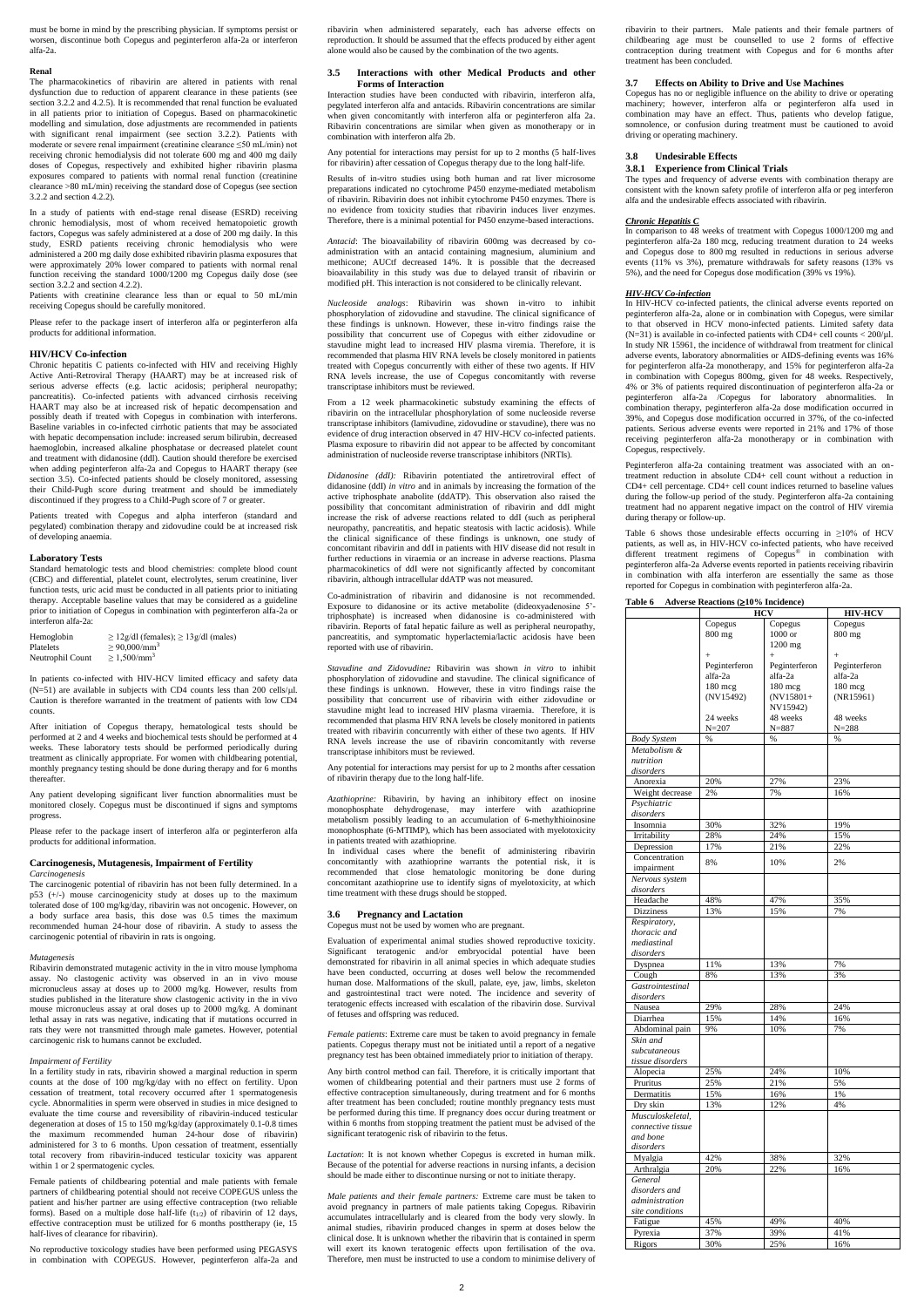|                | <b>HCV</b>       | <b>HIV-HCV</b>     |                   |
|----------------|------------------|--------------------|-------------------|
|                | Copegus          | Copegus            | Copegus           |
|                | $800 \text{ mg}$ | $1000 \text{ or }$ | $800 \text{ mg}$  |
|                |                  | $1200$ mg          |                   |
|                | $+$              | $^{+}$             | $+$               |
|                | Peginterferon    | Peginterferon      | Peginterferon     |
|                | alfa-2a          | alfa-2a            | alfa-2a           |
|                | $180 \text{ mc}$ | $180 \text{ mcg}$  | $180 \text{ mcg}$ |
|                | (NV15492)        | $(NV15801+$        | (NR15961)         |
|                |                  | NV15942)           |                   |
|                | 24 weeks         | 48 weeks           | 48 weeks          |
|                | $N = 207$        | $N = 887$          | $N = 288$         |
| Injection site |                  |                    |                   |
| reaction       | 28%              | 21%                | 10%               |
| Asthenia       | 18%              | 15%                | 26%               |
| Pain           | 9%               | 10%                | 6%                |

**Table 7 Adverse Reactions occurring in 10% of Hepatitis C patients with normal ALT levels** 

Undesirable effects reported in  $\geq 1\%$  but <10% on Pegasys/Copegus combination or Pegasys monotherapy in HCV and HIV-HCV patients were: *Infections and infestations:* herpes simplex, URI infection, bronchitis, oral candidiasis

|                          | <b>PEGASYS</b>   | <b>PEGASYS</b>   | <b>Untreated</b>         |
|--------------------------|------------------|------------------|--------------------------|
|                          | $180 \mu g$ with | $180 \mu g$ with | Control                  |
|                          | <b>COPEGUS</b>   | <b>COPEGUS</b>   | 48 weeks                 |
|                          | 800 mg           | 800 mg           |                          |
|                          | 24 weeks         | 48 weeks         |                          |
|                          | $(n=212)$        | $(n=210)$        | $(n=69)$                 |
|                          | $\%$             | $\frac{0}{0}$    | $\frac{0}{0}$            |
| <b>General disorders</b> |                  |                  |                          |
| Fatigue                  | 51               | 51               | 17                       |
| Pyrexia                  | 30               | 43               | 3                        |
| Rigors                   | 24               | 25               | $\mathbf{1}$             |
| Asthenia                 | 22               | 23               | 10                       |
| Injection site reaction  | 16               | 16               | $\overline{\phantom{a}}$ |
| Decreased appetite       | 8                | 16               | 1                        |
| Back pain                | 9                | 10               | 9                        |
| Psychiatric              |                  |                  |                          |
| disorders                |                  |                  |                          |
| Insomnia                 | 35               | 36               | 7                        |
| Depression               | 26               | 27               | 6                        |
| Irritability             | 27               | 26               | 1                        |
| Anxiety                  | 10               | 8                | 3                        |
| Musculoskeletal,         |                  |                  |                          |
| connective tissue        |                  |                  |                          |
| and bone disorders       |                  |                  |                          |
| Myalgia                  | 38               | 44               | 7                        |
| Arthralgia               | 32               | 30               | $\overline{4}$           |
| Nervous system           |                  |                  |                          |
| disorders                |                  |                  |                          |
| Headache                 | 44               | 56               | 7                        |
| <b>Dizziness</b>         | 89               | 17               | 1                        |
| <b>Skin and</b>          |                  |                  |                          |
| subcutaneous tissue      |                  |                  |                          |
| disorders                |                  |                  |                          |
| Alopecia                 | 20               | 28               |                          |
| Pruritus                 | 16               | 20               | 1                        |
| Rash                     | 14               | 16               |                          |
| Dermatitis               |                  |                  |                          |
| Dry skin                 | 11               | 9                |                          |
| Gastrointestinal         |                  |                  |                          |
| disorders                |                  |                  |                          |
| Nausea                   | 32               | 40               | 1                        |
| Diarrhoea                | 19               | 26               | 4                        |
| Vomiting                 | 12               | 13               | 3                        |
| Upper abdominal          | 9                | 12               | 7                        |
| pain                     |                  |                  |                          |
| Dyspepsia                | 9                | 10               |                          |
| Respiratory,             |                  |                  |                          |
| thoracic and             |                  |                  |                          |
| mediastinal              |                  |                  |                          |
| disorders                |                  |                  |                          |
| Cough                    | 14               | 19               | 1                        |
| Dyspnoea                 | 14               | 15               | $\frac{1}{2}$            |
| Pharyngitis              | 9                | 10               | $\overline{4}$           |
| <b>Metabolism and</b>    |                  |                  |                          |
| nutrition disorders      |                  |                  |                          |
| Anorexia                 | 16               | 13               | 1                        |

Other adverse reactions reported in  $\geq 1\%$  to  $\leq 2\%$  of HIV-HCV patients receiving Pegasys/Copegus combination included: hyperlactacidemia/lactic acidosis, influenza, pneumonia, affect lability, apathy, tinnitus, pharyngolaryngeal pain, cheilitis, acquired lipodystrophy and chromaturia].

*Blood and the lymphatic system disorders:* lymphadenopathy, anemia, thrombocytopenia

*Endocrine disorders:* hypothyroidism, hyperthyroidism

*Neuropsychiatric:* memory impairment, taste disturbance, paraesthesia, hypoesthesia, tremor, weakness, emotional disorders, mood alteration, nervousness, aggression, libido decreased, migraine, somnolence, hyperesthesia, nightmares, syncope, anxiety

*Eye disorders:* vision blurred, xerophthalmia, eye inflammation, eye pain

*Ear and labyrinth disorders:* vertigo, earache

*Cardiac disorders:* palpitations, oedema peripheral, tachycardia

## *Vascular disorders:* flushing

*Respiratory, thoracic and mediastinal disorders:* sore throat, rhinitis, nasopharyngitis, sinus congestion, dyspnoea exertional, epistaxis

*Gastrointestinal disorders:* vomiting, dyspepsia, flatulence, dry mouth, mouth ulceration, gingival bleeding, stomatitis, dysphagia, glossitis

*Skin and subcutaneous tissue disorders:* skin disorder, rash, eczema, psoriasis, urticaria, photosensitivity reaction, sweating increased, night sweats

*Musculoskeletal, connective tissue and bone disorders:* bone pain, back pain, neck pain, muscle cramps, muscle weakness, musculoskeletal pain, arthritis

*Reproductive system and breast disorders:* impotence

*General disorders and administration site conditions:* influenza-like illness, malaise, lethargy, hot flushes, chest pain, thirst

As with other alfa interferon therapies, uncommon to rare cases of the following serious adverse events have been reported in patients receiving Pegasys/Copegus combination or Pegasys monotherapy during clinical trials: lower respiratory tract infection, skin infection, otitis externa, endocarditis, suicide, substance overdose, hepatic dysfunction, fatty liver, cholangitis, malignant hepatic neoplasm, peptic ulcer, gastrointestinal bleeding, pancreatitis, arrhythmia, atrial fibrillation, pericarditis, autoimmune phenomena (e.g., ITP, thyroiditis, psoriasis, rheumatoid arthritis, SLE), myositis, peripheral neuropathy, sarcoidosis, interstitial pneumonitis with fatal outcome, pulmonary embolism, corneal ulcer, coma and cerebral hemorrhage, TTP, psychotic disorder, and hallucination.

Very rarely, alfa interferon including Pegasys, used alone or in combination with ribavirin may be associated with pancytopenia including aplastic anemia.

Laboratory values: In clinical trials of Copegus in combination with peginterferon alfa-2a or interferon alfa-2a, the majority of cases of abnormal laboratory values were managed with dose modifications (see section 3.2.2).

Haemolysis is the defining toxicity of ribavirin therapy. A decrease in haemoglobin levels to <10 g/dL was observed in up to 15% of patients treated for 48 weeks with Copegus 1000/1200 mg in combination with peginterferon alfa-2a and up to 19% of patients in combination with interferon alfa-2a. When Copegus 800 mg was combined with peginterferon alfa-2a for 24 weeks, 3% of patients had a decrease in haemoglobin levels to <10 g/dL. It is not expected that patients will need to discontinue therapy because of decrease in hemoglobin levels alone. In most cases the decrease in hemoglobin occurred early in the treatment period and stabilised concurrently with a compensatory increase in reticulocytes.

\*95% CI for difference: 3% to 16% p-value (stratified Cochran-Mantel-Haenszel test)  $= 0.003$ 

# Laboratory values for HIV-HCV co-infected patients

Although hematological toxicities of neutropenia, thrombocytopenia, and anemia occurred more frequently in HIV-HCV patients, the majority could be managed by dose modification and the use of growth factors and infrequently required premature discontinuation of treatment. Decrease in ANC levels below 500 cells/mm3 was observed in 13% and 11% of patients receiving peginterferon alfa-2a monotherapy and combination therapy, respectively. Decrease in platelets below 50,000/mm3 was observed in 10% and 8% of patients receiving peginterferon alfa-2a monotherapy and combination therapy, respectively. Anemia (hemoglobin < 10g/dL ) was reported in 7% and 14% of patients treated with peginterferon alfa-2a monotherapy or in combination therapy, respectively.

\*Copegus 1000/1200 mg + peginterferon alfa-2a 180 mcg, 48 w vs. Copegus 800 mg + peginterferon alfa-2a 180 mcg, 48 w: Odds Ratio (95% CI) = 1.52 (1.07 to 2.17) p-value (stratified Cochran-Mantel-Haenszel test)  $= 0.020$ 

†Copegus 1000/1200 mg + peginterferon alfa-2a 180 mcg, 48 w vs. Copegus 1000/1200 mg + peginterferon alfa-2a 180 mcg, 24 w: Odds Ratio  $(95\% \text{ CI}) = 2.12$   $(1.30 \text{ to } 3.46)$  p-value (stratified Cochran-Mantel-Haenszel test) =  $0.002$ 

Please refer to the label of peginterferon alfa-2a or interferon alfa-2a for additional information.

## **3.8.2 Post Marketing**

During the post-marketing period, erythema multiforme, Stevens Johnson Syndrome, toxic epidermal necrolysis, pure red cell aplasia (PRCA) and homicidal ideation have been reported very rarely with combination therapy of Pegasys and ribavirin.

Dehydration has been reported rarely with combination therapy of Copegus and alpha interferons.

As with other alpha interferons, serous retinal detachment has been reported with Pegasys and Copegus combination therapy.

As with other alpha interferons, liver and renal graft rejections have been reported on Pegasys, alone or in combination with Copegus.

## **3.9 Overdose**

No cases of overdose of Copegus have been reported in clinical trials. Hypocalcemia and hypomagnesemia have been observed in persons administererd dosages greater than four times the maximal recommended dosages. In many of these cases ribavirin was administered intravenously. Ribavirin is not effectively removed by hemodialysis.

> \* Pegasys 180mcg, Copegus 800mg vs. Interferon alfa-2a 3MIU Copegus 800mg: Odds Ratio (95% CI) = 5.40 (3.42 to 8.54), p-value (stratified Cochran-Mantel-Haenszel test)  $=$  < 0.0001

\* Pegasys 180mcg, Copegus 800mg vs. Pegasys 180mcg: Odds Ratio (95% CI) = 2.89 (1.93 to 4.32), p-value (stratified Cochran-Mantel-Haenszel test)  $= < 0.0001$ 

# **4. PHARMACOLOGICAL PROPERTIES & EFFECTS**

## **4.1 Pharmacodynamic Properties 4.1.1 Mechanism of Action**

Ribavirin is a synthetic nucleoside analog that shows in-vitro activity against some RNA and DNA viruses. The mechanism by which ribavirin in combination with interferon alfa or peginterferon alfa exerts its effects against HCV is unknown.

Oral formulations of ribavirin monotherapy have been investigated as therapy for chronic hepatitis C in several clinical trials. Results of these investigations showed that ribavirin monotherapy had no effect on eliminating hepatitis virus (HCV RNA) or improving hepatic histology after 6 to 12 months of therapy and 6 months of follow-up.

# **4.1.2 Efficacy / Clinical Studies**

# *Chronic Hepatitis C*

*Study results*

Efficacy and safety of the combination of Copegus and peginterferon alfa-2a were established in two pivotal studies (NV15801 + NV15942), including a total of 2405 patients. The study population comprised

interferon-naïve patients with CHC confirmed by detectable levels of serum HCV RNA, elevated levels of ALT, and a liver biopsy consistent with chronic hepatitis C infection.

Study NV15801 (1121 patients treated) compared the efficacy of 48 weeks of treatment with peginterferon alfa-2a (180 mcg once weekly) and Copegus (1000/1200 mg daily) with either peginterferon alfa-2a monotherapy or combination therapy with interferon-alfa-2b and ribavirin. The combination of peginterferon alfa-2a and Copegus was significantly more efficacious than the combination of interferon alfa-2b and ribavirin or peginterferon alfa-2a monotherapy (see Table 8).

Study NV15942 (1284 patients treated) compared the efficacy of two durations of treatment (24 weeks with 48 weeks) and two dosages of Copegus (800 mg with 1000/1200 mg).

In patients infected with genotype 1, the sustained virological response was higher after 48 weeks of treatment than after 24 weeks (p=0.001) and with the higher dose of Copegus (p=0.005). However, for patients infected with genotype 2/3 there was no statistically significant difference between 48 and 24 weeks of treatment and between the low and high dose of Copegus (see Table 9). These patterns of response were not influenced by viral load or presence/absence of cirrhosis, therefore treatment recommendations are independent of these baseline characteristics. Virological response was defined as undetectable HCV RNA as measured by the Cobas Amplicor™ HCV Test, version 2.0 (limit of detection 100 copies/mL equivalent to 50 International Units/mL) and sustained response as one negative sample approximately 6 months after the end of therapy.

# **Table 8 Virological Response in the Overall Population (including**

| non-cirrhotic and cirrhotic patients)            |                                                                                            |                                                                            |                                                                                    |  |  |
|--------------------------------------------------|--------------------------------------------------------------------------------------------|----------------------------------------------------------------------------|------------------------------------------------------------------------------------|--|--|
|                                                  | Study NV15942                                                                              | Study NV15801                                                              |                                                                                    |  |  |
|                                                  | Copegus<br>1000/1200 mg<br>$\overline{+}$<br>Peginterferon<br>alfa-2a<br>$180 \text{ mcg}$ | Copegus<br>1000/1200 mg<br>$^{+}$<br>Peginterferon<br>alfa-2a<br>$180$ mcg | Ribavirin<br>1000/1200 mg<br>$^{+}$<br>Interferon alfa-<br>2 <sub>b</sub><br>3 MIU |  |  |
|                                                  | $(N=436)$                                                                                  | $(N=453)$                                                                  | $(N=444)$                                                                          |  |  |
|                                                  | 48 weeks                                                                                   | 48 weeks                                                                   | 48 weeks                                                                           |  |  |
| <b>Response</b><br>at End of<br><b>Treatment</b> | 68%                                                                                        | 69%                                                                        | 52%                                                                                |  |  |
| <b>Overall</b><br>Sustained<br><b>Response</b>   | 63%                                                                                        | 54%*                                                                       | 45%*                                                                               |  |  |

# **Table 9 Sustained Virological Response based on Genotype and Viral Load after Copegus Combination Therapy with**

|                                                            | <b>Pegasys</b>                                              |                                                                    |                                                       |                                                                   |                                                            |                                                       |
|------------------------------------------------------------|-------------------------------------------------------------|--------------------------------------------------------------------|-------------------------------------------------------|-------------------------------------------------------------------|------------------------------------------------------------|-------------------------------------------------------|
|                                                            | <b>Study NV15942</b>                                        |                                                                    |                                                       | <b>Study NV15801</b>                                              |                                                            |                                                       |
|                                                            | Copegus<br>800 mg                                           | Copegus<br>1000/<br>1200mg                                         | Copegus<br>800 mg                                     | Copegus<br>1000/<br>1200mg                                        | Copegus<br>1000/<br>1200 <sub>mg</sub>                     | Riba-<br>virin<br>1000/<br>1200 mg                    |
|                                                            | $+$<br>PEG-<br><b>IFN</b><br>alfa-2a<br>180 mcg<br>24 weeks | $+$<br>PEG-<br><b>IFN</b><br>alfa-2a<br>180 mcg<br>24 weeks        | $+$<br>PEG-<br><b>IFN</b><br>alfa-2a<br>$180$ mcg     | $+$<br>PEG-<br><b>IFN</b><br>alfa-2a<br>180 mcg<br>48 weeks       | &.<br>PEG-<br><b>IFN</b><br>alfa-2a<br>180 mcg<br>48 weeks | &.<br>Inter-<br>feron<br>alfa-2h<br>3 MIU<br>48 weeks |
|                                                            |                                                             |                                                                    | 48 weeks                                              |                                                                   |                                                            |                                                       |
| Genotype<br>1<br>Low viral<br>load<br>High viral<br>load   | 29%<br>(29/101)<br>41%<br>(21/51)<br>16%<br>(8/50)          | 42%<br>$(49/118)$ <sup>+</sup><br>52%<br>(37/71)<br>26%<br>(12/47) | 41%<br>(102/250)<br>55%<br>(33/60)<br>36%<br>(69/190) | 52%<br>$(142/271)*{\dagger}$<br>65%<br>(55/85)<br>47%<br>(87/186) | 45%<br>(134/298)<br>53%<br>(61/115)<br>40%<br>(73/182)     | 36%<br>(103/285)<br>44%<br>(41/94)<br>33%<br>(62/189) |
| Genotype<br>2/3<br>Low viral<br>load<br>High viral<br>load | 84%<br>(81/96)<br>85%<br>(29/34)<br>84%<br>(52/62)          | 81%<br>(117/144)<br>83%<br>(39/47)<br>80%<br>(78/97)               | 79%<br>(78/99)<br>88%<br>(29/33)<br>74%<br>(49/66)    | 80%<br>(123/153)<br>77%<br>(37/48)<br>82%<br>(86/105)             | 71%<br>(100/140)<br>76%<br>(28/37)<br>70%<br>(72/103)      | 61%<br>(88/145)<br>65%<br>(34/52)<br>58%<br>(54/93)   |
| Genotype<br>4                                              | 0%<br>(0/5)                                                 | 67%<br>(8/12)                                                      | 63%<br>(5/8)                                          | 82%<br>(9/11)                                                     | 77%<br>(10/13)                                             | 45%<br>(5/11)                                         |

#### *HCV patients with normal ALT*

In study NR16071, HCV patients with normal ALT values were randomized to receive peginterferon alfa-2a 180 micrograms/week with a Copegus dose of 800 milligrams/day for either 24 or 48 weeks regardless of HCV genotype, followed by a 24 week treatment free follow-up period or an untreated control group for 72 weeks. (see Table 9 and Table 10 for the SVRs reported in the treatment arms of this study as compared to corresponding treatment arms from study NV15942).

## **Table 10 Sustained Virological Response based on Genotype and Viral Load after Copegus Combination Therapy with Pegasys in HCV Patients with Normal ALT Levels**

| - <del>- -</del> - - - - - - | Copegus 800mg  | Copegus 800mg  |
|------------------------------|----------------|----------------|
|                              | &              | &              |
|                              | Pegasys 180mcg | Pegasys 180mcg |
|                              | 24 weeks       | 48 weeks       |
| All patients                 | 30% (63/212)   | 52% (109/210)  |
| <b>Genotype 1</b>            | 13% (19/144)   | 40% (57/141)   |
| Low viral load               | 16% (14/87)    | 47% (42/89)    |
| High viral load              | 9% (5/55)      | 27% (14/51)    |
| Genotype 2-3                 | 72% (42/58)    | 78% (46/59)    |
| Low viral load               | 80% (24/30)    | 81% (25/31)    |
| High viral load              | 64% (18/25)    | 75% (21/28)    |

There were no actual studies conducted in patients with normal ALT values using Copegus dose of 1000 or 1200 milligrams/day.

## *HIV-HCV Co-infection*

In study NR15961, 860 HIV-HCV co-infected patients were randomized and treated with peginterferon alfa-2a 180mcg/week and placebo, peginterferon alfa-2a 180mcg/week and ribavirin 800mg/day or interferon alfa-2a 3 MIU three times weekly and ribavirin 800mg/day for 48 weeks followed by a 24 week treatment-free follow-up. The sustained virologic responses for the three treatment groups are summarized for all patients and by genotype in Table 11.

# **Table 11 Sustained Virologic Response in HIV-HCV Co-infected**

| <b>Patients</b>   |                  |                |                   |
|-------------------|------------------|----------------|-------------------|
|                   | <b>PEGASYS</b>   | <b>PEGASYS</b> | <b>Interferon</b> |
|                   | $180 \text{mcg}$ | 180mcg         | $alfa-2a$ 3MIU    |
|                   | + Placebo        | + COPEGUS      | $+$ COPEGUS       |
|                   |                  | 800mg          | 800mg             |
|                   | 48 weeks         | 48 weeks       | 48 weeks          |
| All patients      | 20%              | 40% (116/289)* | 12% (33/285)*     |
|                   | $(58/286)^*$     |                |                   |
| <b>Genotype 1</b> | 14%              | 29% (51/176)   | 7% (12/171)       |
|                   | (24/175)         |                |                   |
| Genotype 2/3      | 36% (32/90)      | 62% (59/95)    | 20% (18/89)       |

#### **Ribavirin in combination with interferon alfa-2a**

The therapeutic efficacy of interferon alfa-2a alone and in combination with oral ribavirin was compared in clinical trials in naïve (previously untreated) and relapsed patients who had virologically, biochemically and histologically documented chronic hepatitis C. Six months after end of treatment sustained biochemical and virological response as well as histological improvement were assessed.